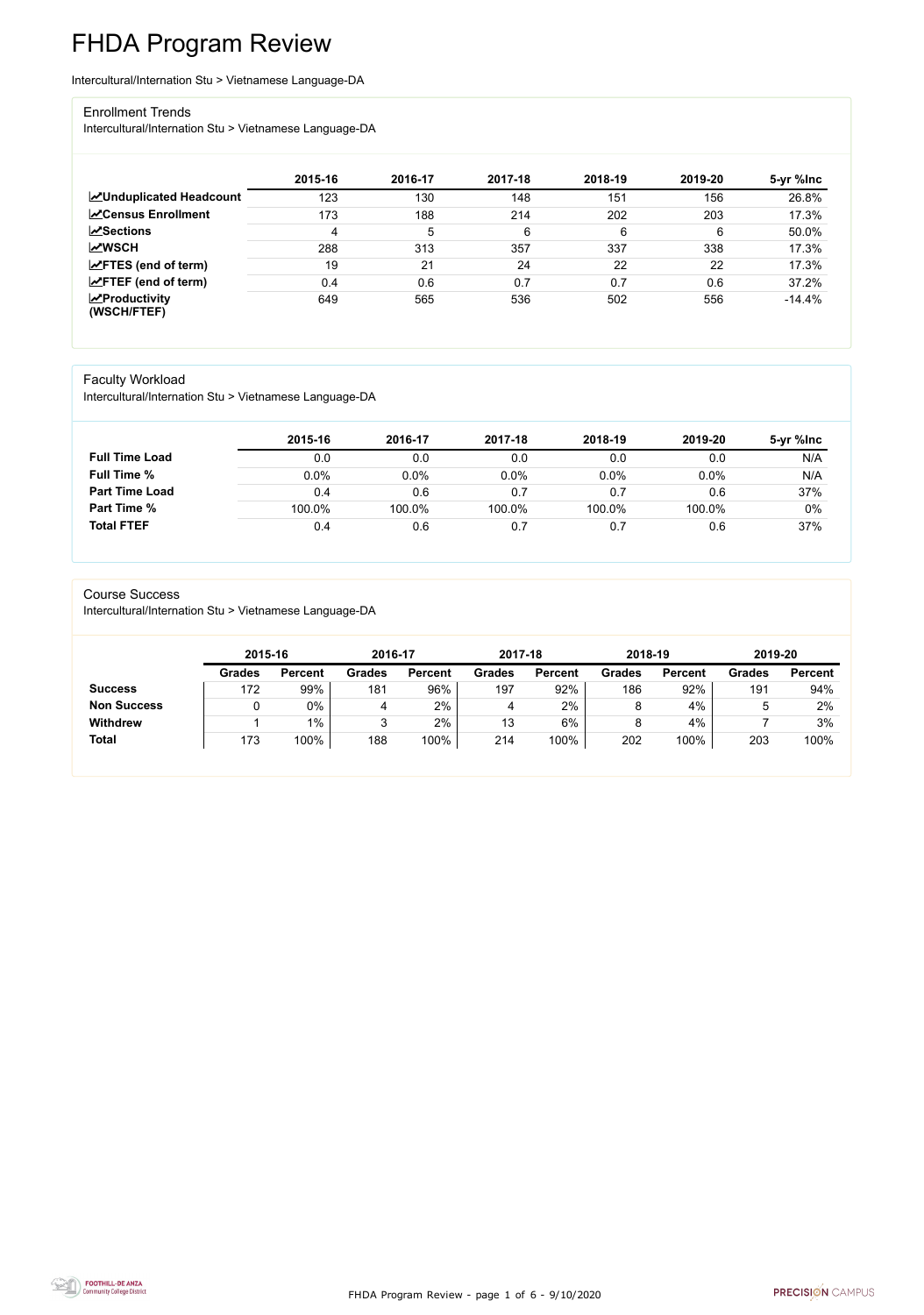FHDA Program Review - page 2 of 6 - 9/10/2020



### Course Success for African American, Latinx, and Filipinx Students

### Course Success for Asian, Native American, Pacific Islander, White, and Decline to State Students

|                    | 2015-16       |                | 2016-17       |                |               | 2017-18        |               | 2018-19        | 2019-20       |                |
|--------------------|---------------|----------------|---------------|----------------|---------------|----------------|---------------|----------------|---------------|----------------|
|                    | <b>Grades</b> | <b>Percent</b> | <b>Grades</b> | <b>Percent</b> | <b>Grades</b> | <b>Percent</b> | <b>Grades</b> | <b>Percent</b> | <b>Grades</b> | <b>Percent</b> |
| <b>Success</b>     |               | 100%           | 6             | 60%            | っ<br>J        | 50%            |               | 64%            |               | 78%            |
| <b>Non Success</b> |               | $0\%$          |               | 20%            |               | 17%            |               | 9%             |               | 11%            |
| <b>Withdrew</b>    |               | $0\%$          |               | 20%            |               | 33%            |               | 27%            |               | 11%            |
| <b>Total</b>       |               | 100%           | 10            | 100%           |               | 100%           | 11            | 100%           |               | 100%           |

|                    | 2015-16       |                | 2016-17       |                | 2017-18       |                | 2018-19       |                | 2019-20       |                |
|--------------------|---------------|----------------|---------------|----------------|---------------|----------------|---------------|----------------|---------------|----------------|
|                    | <b>Grades</b> | <b>Percent</b> | <b>Grades</b> | <b>Percent</b> | <b>Grades</b> | <b>Percent</b> | <b>Grades</b> | <b>Percent</b> | <b>Grades</b> | <b>Percent</b> |
| <b>Success</b>     | 170           | 99%            | 175           | 98%            | 194           | 93%            | 179           | 94%            | 184           | 95%            |
| <b>Non Success</b> |               | $0\%$          |               | 1%             |               | $1\%$          |               | 4%             |               | 2%             |
| <b>Withdrew</b>    |               | $1\%$          |               | $1\%$          |               | 5%             | ა             | 3%             |               | 3%             |
| <b>Total</b>       | 171           | 100%           | 178           | 100%           | 208           | 100%           | 191           | 100%           | 194           | 100%           |
|                    |               |                |               |                |               |                |               |                |               |                |

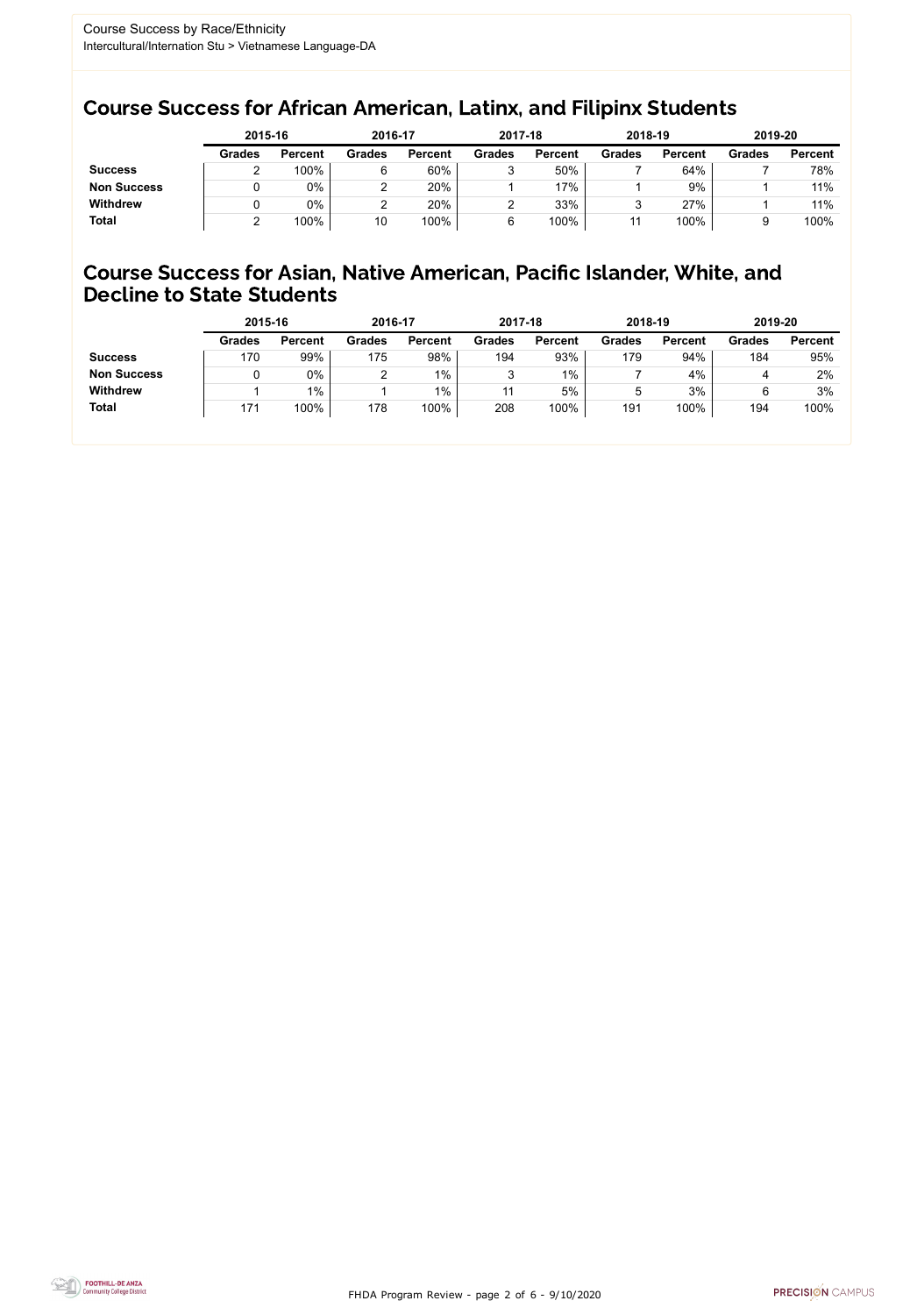FHDA Program Review - page 3 of 6 - 9/10/2020



Some courses may continue to be listed but no longer have data due to renumbering or because the course was not offered in the past five years.



### by Gender

|                     | 2015-16 |                |     | 2016-17        |     | 2017-18        |     | 2018-19        |     | 2019-20        |  |
|---------------------|---------|----------------|-----|----------------|-----|----------------|-----|----------------|-----|----------------|--|
|                     | Enr     | <b>Percent</b> | Enr | <b>Percent</b> | Enr | <b>Percent</b> | Enr | <b>Percent</b> | Enr | <b>Percent</b> |  |
| <b>Female</b>       | 85      | 49%            | 84  | 45%            | 111 | 52%            | 100 | 50%            | 103 | 51%            |  |
| <b>Male</b>         | 88      | 51%            | 104 | 55%            | 102 | 48%            | 101 | 50%            | 98  | 48%            |  |
| <b>Not Reported</b> |         | $0\%$          |     | $0\%$          |     | $0\%$          |     | $0\%$          |     | $1\%$          |  |
| <b>Total</b>        | 173     | 100%           | 188 | 100%           | 214 | 100%           | 202 | 100%           | 203 | 100%           |  |

## by Ethnicity

|                         | 2015-16 |                |                | 2016-17        |                | 2017-18        | 2018-19 |                | 2019-20 |                |
|-------------------------|---------|----------------|----------------|----------------|----------------|----------------|---------|----------------|---------|----------------|
|                         | Enr     | <b>Percent</b> | Enr            | <b>Percent</b> | Enr            | <b>Percent</b> | Enr     | <b>Percent</b> | Enr     | <b>Percent</b> |
| <b>African American</b> | 0       | $0\%$          |                | $1\%$          | 0              | 0%             |         | $0\%$          |         | $0\%$          |
| Asian                   | 166     | 96%            | 168            | 89%            | 189            | 88%            | 184     | 91%            | 187     | 92%            |
| <b>Filipinx</b>         | っ       | $1\%$          | 5              | 3%             | $\overline{2}$ | $1\%$          |         | $0\%$          | 4       | 2%             |
| Latinx                  | 0       | $0\%$          | 4              | 2%             | 4              | 2%             | 9       | 4%             | 5       | 2%             |
| <b>Pacific Islander</b> | 0       | 0%             |                | $0\%$          | 0              | $0\%$          |         | $0\%$          |         | 0%             |
| White                   | 3       | 2%             | 8              | 4%             | 16             | 7%             | 4       | 2%             | 4       | 2%             |
| <b>Decline to State</b> | C       | $1\%$          | $\overline{2}$ | $1\%$          | 3              | $1\%$          | 2       | $1\%$          | 3       | 1%             |
| <b>Total</b>            | 173     | 100%           | 188            | 100%           | 214            | 100%           | 202     | 100%           | 203     | 100%           |

## by Age

|              | 2015-16      |                |     | 2016-17        |     | 2017-18        | 2018-19 |                | 2019-20 |                |
|--------------|--------------|----------------|-----|----------------|-----|----------------|---------|----------------|---------|----------------|
|              | Enr          | <b>Percent</b> | Enr | <b>Percent</b> | Enr | <b>Percent</b> | Enr     | <b>Percent</b> | Enr     | <b>Percent</b> |
| 19 or less   | 25           | 14%            | 38  | 20%            | 35  | 16%            | 41      | 20%            | 51      | 25%            |
| $20 - 24$    | 107          | 62%            | 100 | 53%            | 120 | 56%            | 93      | 46%            | 87      | 43%            |
| 25-39        | 37           | 21%            | 37  | 20%            | 44  | 21%            | 57      | 28%            | 59      | 29%            |
| $40 +$       | $\mathbf{A}$ | 2%             | 13  | 7%             | 15  | 7%             | 11      | 5%             |         | 3%             |
| <b>Total</b> | 173          | 100%           | 188 | 100%           | 214 | 100%           | 202     | 100%           | 203     | 100%           |

### by Education Level

|                           | 2015-16 |                |     | 2016-17        |     | 2017-18        | 2018-19 |                | 2019-20 |                |
|---------------------------|---------|----------------|-----|----------------|-----|----------------|---------|----------------|---------|----------------|
|                           | Enr     | <b>Percent</b> | Enr | <b>Percent</b> | Enr | <b>Percent</b> | Enr     | <b>Percent</b> | Enr     | <b>Percent</b> |
| <b>Bachelor or higher</b> |         | 4%             | 18  | 10%            | 26  | 12%            | 24      | 12%            | 19      | 9%             |
| <b>Associate</b>          | 2<br>◡  | $2\%$          | 4   | 2%             |     | 3%             |         | 2%             | 10      | 5%             |
| <b>HS/Equivalent</b>      | 144     | 83%            | 149 | 79%            | 153 | 71%            | 149     | 74%            | 153     | 75%            |
| <b>All Other</b>          | 19      | 11%            | 17  | 9%             | 28  | 13%            | 25      | 12%            | 21      | 10%            |
| <b>Total</b>              | 173     | 100%           | 188 | 100%           | 214 | 100%           | 202     | 100%           | 203     | 100%           |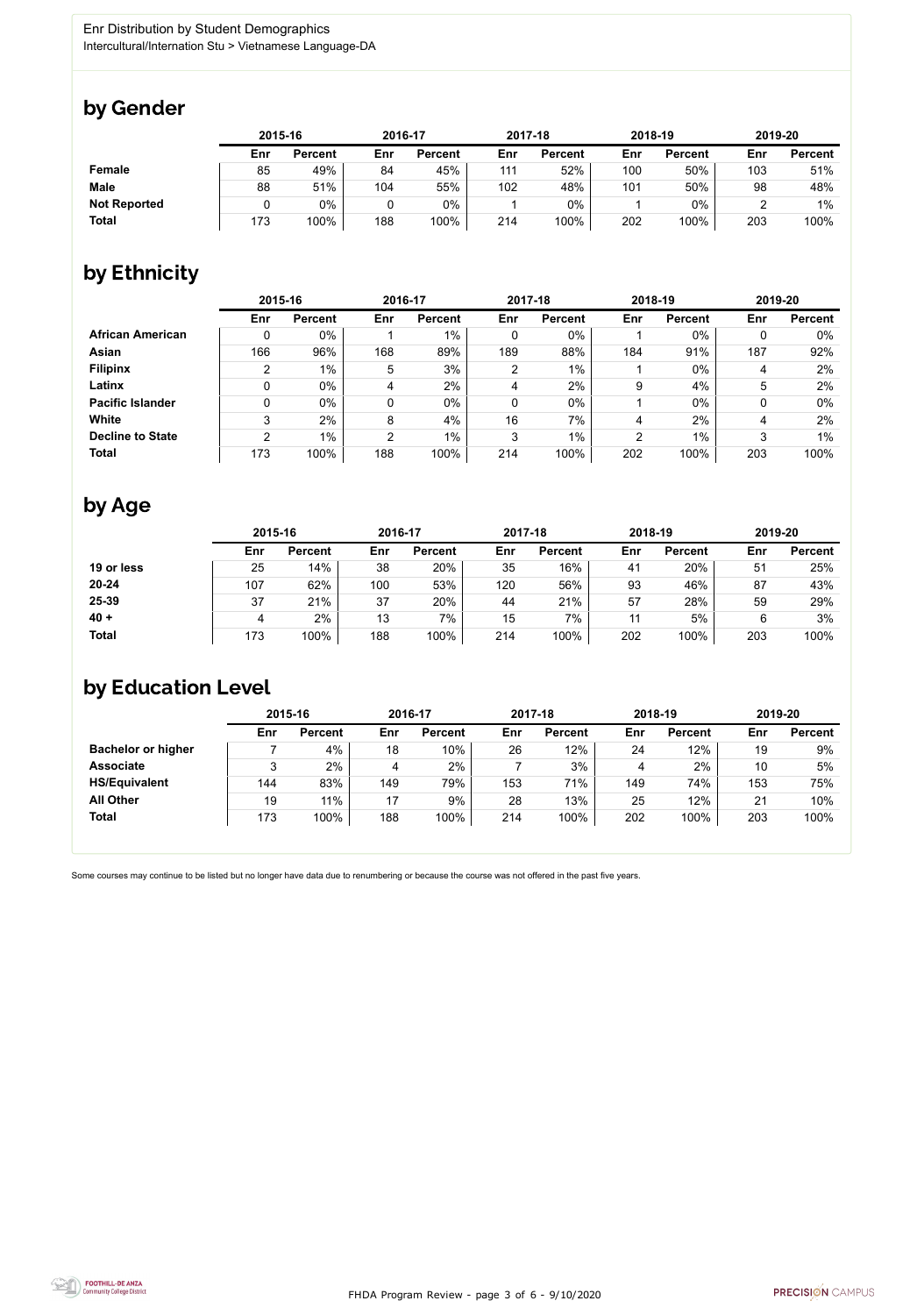FHDA Program Review - page 4 of 6 - 9/10/2020



### Success Rates by Gender Intercultural/Internation Stu > Vietnamese Language-DA

|                     | 2019-20       |                                      |               |                |               |                 |               |                |  |  |  |  |  |
|---------------------|---------------|--------------------------------------|---------------|----------------|---------------|-----------------|---------------|----------------|--|--|--|--|--|
|                     |               | <b>Non Success</b><br><b>Success</b> |               |                |               | <b>Withdrew</b> | <b>Total</b>  |                |  |  |  |  |  |
|                     | <b>Grades</b> | <b>Percent</b>                       | <b>Grades</b> | <b>Percent</b> | <b>Grades</b> | <b>Percent</b>  | <b>Grades</b> | <b>Percent</b> |  |  |  |  |  |
| Female              | 97            | 94%                                  |               | 3%             |               | 3%              | 103           | 100%           |  |  |  |  |  |
| <b>Male</b>         | 92            | 94%                                  |               | 2%             | 4             | 4%              | 98            | 100%           |  |  |  |  |  |
| <b>Not Reported</b> |               | 100%                                 |               | 0%             |               | $0\%$           | ╭             | 100%           |  |  |  |  |  |
| All                 | 191           | 94%                                  | 5             | 2%             |               | 3%              | 203           | 100%           |  |  |  |  |  |

|                     |                | 2018-19        |               |                                       |               |                |               |                |  |  |  |  |  |  |
|---------------------|----------------|----------------|---------------|---------------------------------------|---------------|----------------|---------------|----------------|--|--|--|--|--|--|
|                     | <b>Success</b> |                |               | <b>Withdrew</b><br><b>Non Success</b> |               |                | <b>Total</b>  |                |  |  |  |  |  |  |
|                     | <b>Grades</b>  | <b>Percent</b> | <b>Grades</b> | <b>Percent</b>                        | <b>Grades</b> | <b>Percent</b> | <b>Grades</b> | <b>Percent</b> |  |  |  |  |  |  |
| <b>Female</b>       | 91             | 91%            | 4             | 4%                                    | b             | 5%             | 100           | 100%           |  |  |  |  |  |  |
| <b>Male</b>         | 94             | 93%            | 4             | 4%                                    | 2             | 3%             | 101           | 100%           |  |  |  |  |  |  |
| <b>Not Reported</b> |                | 100%           |               | 0%                                    |               | $0\%$          |               | 100%           |  |  |  |  |  |  |
| All                 | 186            | 92%            |               | 4%                                    | 8             | 4%             | 202           | 100%           |  |  |  |  |  |  |

|                     |                | 2017-18        |               |                                       |               |                |               |                |  |  |  |  |  |  |
|---------------------|----------------|----------------|---------------|---------------------------------------|---------------|----------------|---------------|----------------|--|--|--|--|--|--|
|                     | <b>Success</b> |                |               | <b>Withdrew</b><br><b>Non Success</b> |               |                | <b>Total</b>  |                |  |  |  |  |  |  |
|                     | <b>Grades</b>  | <b>Percent</b> | <b>Grades</b> | <b>Percent</b>                        | <b>Grades</b> | <b>Percent</b> | <b>Grades</b> | <b>Percent</b> |  |  |  |  |  |  |
| <b>Female</b>       | 104            | 94%            |               | 0%                                    |               | 6%             | 111           | 100%           |  |  |  |  |  |  |
| <b>Male</b>         | 92             | 90%            | 4             | 4%                                    | 6             | 6%             | 102           | 100%           |  |  |  |  |  |  |
| <b>Not Reported</b> |                | 100%           |               | 0%                                    |               | 0%             |               | 100%           |  |  |  |  |  |  |
| All                 | 197            | 92%            |               | 2%                                    | 13            | 6%             | 214           | 100%           |  |  |  |  |  |  |

|                     |                | 2016-17        |                    |                |                 |                |               |                |  |  |
|---------------------|----------------|----------------|--------------------|----------------|-----------------|----------------|---------------|----------------|--|--|
|                     | <b>Success</b> |                | <b>Non Success</b> |                | <b>Withdrew</b> |                | <b>Total</b>  |                |  |  |
|                     | <b>Grades</b>  | <b>Percent</b> | <b>Grades</b>      | <b>Percent</b> | <b>Grades</b>   | <b>Percent</b> | <b>Grades</b> | <b>Percent</b> |  |  |
| Female              | 83             | 99%            |                    | 1%             |                 | $0\%$          | 84            | 100%           |  |  |
| <b>Male</b>         | 98             | 94%            |                    | 3%             | ο<br>ັ          | 3%             | 104           | 100%           |  |  |
| <b>Not Reported</b> |                | N/A            |                    | N/A            |                 | N/A            |               | 100%           |  |  |
| All                 | 181            | 96%            | 4                  | 2%             | າ               | 2%             | 188           | 100%           |  |  |

|                     | 2015-16                                                          |                |               |                |               |                |               |                |  |
|---------------------|------------------------------------------------------------------|----------------|---------------|----------------|---------------|----------------|---------------|----------------|--|
|                     | Withdrew<br><b>Total</b><br><b>Non Success</b><br><b>Success</b> |                |               |                |               |                |               |                |  |
|                     | <b>Grades</b>                                                    | <b>Percent</b> | <b>Grades</b> | <b>Percent</b> | <b>Grades</b> | <b>Percent</b> | <b>Grades</b> | <b>Percent</b> |  |
| Female              | 84                                                               | 99%            | 0             | $0\%$          |               | $1\%$          | 85            | 100%           |  |
| <b>Male</b>         | 88                                                               | 100%           | 0             | $0\%$          | v             | $0\%$          | 88            | 100%           |  |
| <b>Not Reported</b> |                                                                  | N/A            | 0             | N/A            | υ             | N/A            |               | 100%           |  |
| All                 | 172                                                              | 99%            | 0             | 0%             |               | $1\%$          | 173           | 100%           |  |

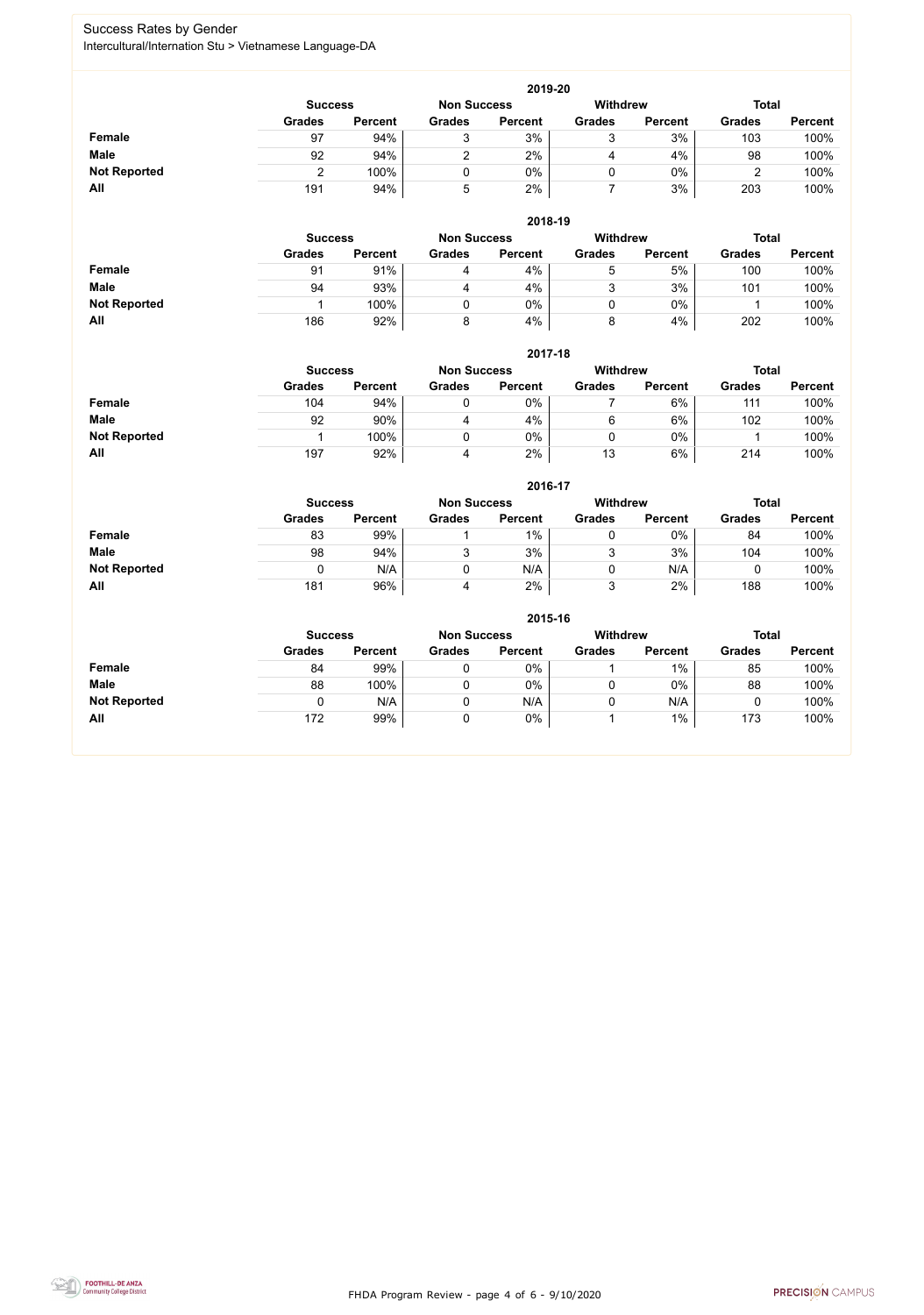FHDA Program Review - page 5 of 6 - 9/10/2020



### Success Rates by Age Intercultural/Internation Stu > Vietnamese Language-DA

|            | 2019-20        |                    |               |                 |               |                |               |                |  |
|------------|----------------|--------------------|---------------|-----------------|---------------|----------------|---------------|----------------|--|
|            | <b>Success</b> | <b>Non Success</b> |               | <b>Withdrew</b> |               | <b>Total</b>   |               |                |  |
|            | <b>Grades</b>  | <b>Percent</b>     | <b>Grades</b> | <b>Percent</b>  | <b>Grades</b> | <b>Percent</b> | <b>Grades</b> | <b>Percent</b> |  |
| 19 or less | 48             | 94%                | 0             | 0%              | ົ<br>J        | 6%             | 51            | 100%           |  |
| $20 - 24$  | 83             | 95%                |               | $1\%$           | ົ<br>J        | 3%             | 87            | 100%           |  |
| 25-39      | 55             | 93%                | 3             | 5%              |               | 2%             | 59            | 100%           |  |
| $40 +$     | 5              | 83%                |               | 17%             | 0             | $0\%$          | 6             | 100%           |  |
| All        | 191            | 94%                | 5             | 2%              |               | 3%             | 203           | 100%           |  |

|            | 2018-19        |                    |               |                |                                 |                |               |                |  |
|------------|----------------|--------------------|---------------|----------------|---------------------------------|----------------|---------------|----------------|--|
|            | <b>Success</b> | <b>Non Success</b> |               |                | <b>Withdrew</b><br><b>Total</b> |                |               |                |  |
|            | <b>Grades</b>  | <b>Percent</b>     | <b>Grades</b> | <b>Percent</b> | <b>Grades</b>                   | <b>Percent</b> | <b>Grades</b> | <b>Percent</b> |  |
| 19 or less | 40             | 98%                |               | 2%             | 0                               | 0%             | 41            | 100%           |  |
| $20 - 24$  | 87             | 94%                | 3             | 3%             | 3                               | 3%             | 93            | 100%           |  |
| 25-39      | 51             | 89%                | ົ             | 4%             | 4                               | 7%             | 57            | 100%           |  |
| $40 +$     | 8              | 73%                |               | 18%            |                                 | 9%             | 11            | 100%           |  |
| All        | 186            | 92%                | 8             | 4%             | 8                               | 4%             | 202           | 100%           |  |

|            | 2017-18                              |                |               |                |                 |                |               |                |
|------------|--------------------------------------|----------------|---------------|----------------|-----------------|----------------|---------------|----------------|
|            | <b>Non Success</b><br><b>Success</b> |                |               |                | <b>Withdrew</b> |                | <b>Total</b>  |                |
|            | <b>Grades</b>                        | <b>Percent</b> | <b>Grades</b> | <b>Percent</b> | <b>Grades</b>   | <b>Percent</b> | <b>Grades</b> | <b>Percent</b> |
| 19 or less | 35                                   | 100%           | 0             | 0%             | 0               | 0%             | 35            | 100%           |
| 20-24      | 112                                  | 93%            |               | $1\%$          |                 | 6%             | 120           | 100%           |
| 25-39      | 40                                   | 91%            | ⌒             | 5%             | ⌒               | 5%             | 44            | 100%           |
| $40 +$     | 10                                   | 67%            |               | 7%             | 4               | 27%            | 15            | 100%           |
| All        | 197                                  | 92%            | 4             | 2%             | 13              | 6%             | 214           | 100%           |

#### **2016-17**



|            |                |                    |               | 671 V 71        |               |                |               |                |
|------------|----------------|--------------------|---------------|-----------------|---------------|----------------|---------------|----------------|
|            | <b>Success</b> | <b>Non Success</b> |               | <b>Withdrew</b> |               | <b>Total</b>   |               |                |
|            | <b>Grades</b>  | <b>Percent</b>     | <b>Grades</b> | <b>Percent</b>  | <b>Grades</b> | <b>Percent</b> | <b>Grades</b> | <b>Percent</b> |
| 19 or less | 38             | 100%               |               | 0%              |               | $0\%$          | 38            | 100%           |
| $20 - 24$  | 94             | 94%                |               | 3%              | ບ             | 3%             | 100           | 100%           |
| 25-39      | 36             | 97%                |               | 3%              |               | $0\%$          | 37            | 100%           |
| $40 +$     | 13             | 100%               |               | $0\%$           |               | $0\%$          | 13            | 100%           |
| All        | 181            | 96%                |               | 2%              | っ<br>◡        | 2%             | 188           | 100%           |

|            | 2015-16                                                 |                |               |                |               |                |               |                |  |
|------------|---------------------------------------------------------|----------------|---------------|----------------|---------------|----------------|---------------|----------------|--|
|            | <b>Withdrew</b><br><b>Non Success</b><br><b>Success</b> |                |               |                |               |                |               | <b>Total</b>   |  |
|            | <b>Grades</b>                                           | <b>Percent</b> | <b>Grades</b> | <b>Percent</b> | <b>Grades</b> | <b>Percent</b> | <b>Grades</b> | <b>Percent</b> |  |
| 19 or less | 25                                                      | 100%           |               | $0\%$          |               | 0%             | 25            | 100%           |  |
| 20-24      | 106                                                     | 99%            |               | $0\%$          |               | 1%             | 107           | 100%           |  |
| 25-39      | 37                                                      | 100%           |               | $0\%$          |               | 0%             | 37            | 100%           |  |
| $40 +$     | 4                                                       | 100%           |               | 0%             |               | $0\%$          | 4             | 100%           |  |
| All        | 172                                                     | 99%            |               | $0\%$          |               | $1\%$          | 173           | 100%           |  |